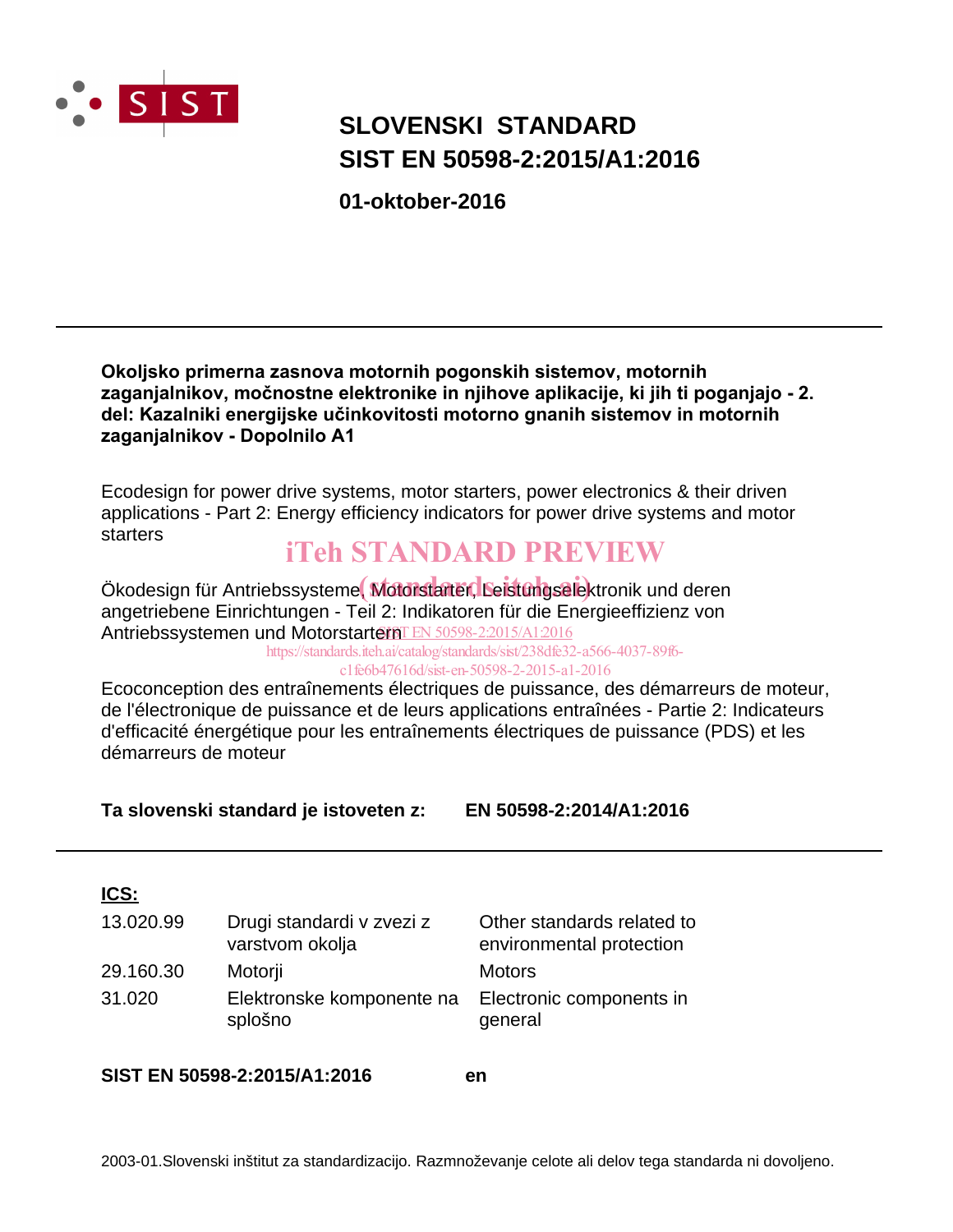# iTeh STANDARD PREVIEW (standards.iteh.ai)

SIST EN 50598-2:2015/A1:2016 https://standards.iteh.ai/catalog/standards/sist/238dfe32-a566-4037-89f6 c1fe6b47616d/sist-en-50598-2-2015-a1-2016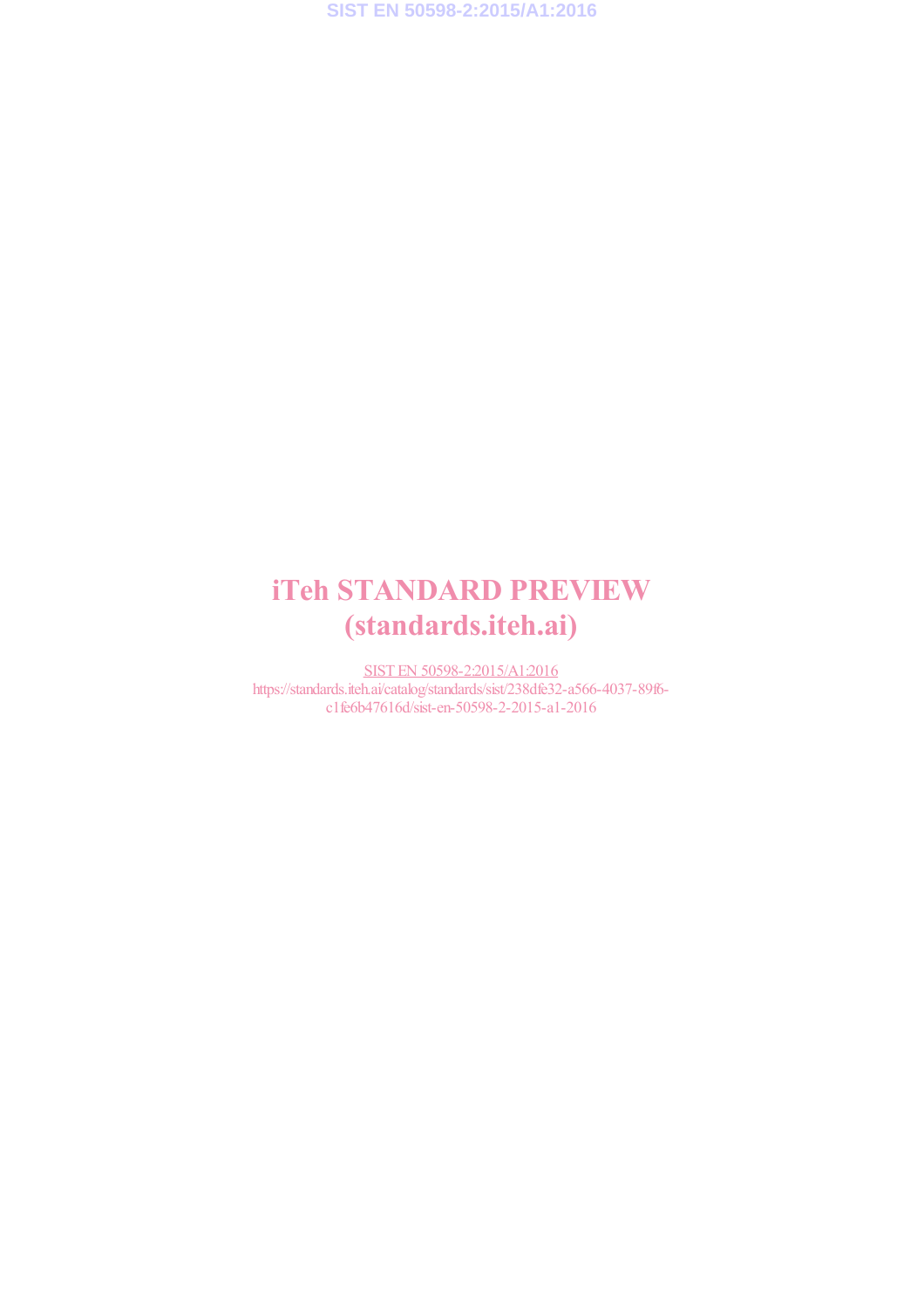# EUROPEAN STANDARD NORME EUROPÉENNE EUROPÄISCHE NORM

## **EN 50598-2:2014/A1**

August 2016

ICS 29.160.30

English Version

## Ecodesign for power drive systems, motor starters, power electronics & their driven applications - Part 2: Energy efficiency indicators for power drive systems and motor starters

Ecoconception des entraînements électriques de puissance, des démarreurs de moteur, de l'électronique de puissance et de leurs applications entraînées - Partie 2: Indicateurs d'efficacité énergétique pour les entraînements électriques de puissance (PDS) et les démarreurs de moteur

Ökodesign für Antriebssysteme, Motorstarter, Leistungselektronik und deren angetriebene Einrichtungen - Teil 2: Indikatoren für die Energieeffizienz von Antriebssystemen und Motorstartern

This amendment A1 modifies the European Standard EN 50598-2:2014; it was approved by CENELEC on 2016-06-28. CENELEC members are bound to comply with the CEN/CENELEC Internal Regulations which stipulate the conditions for giving this amendment the status of a national standard without any alteration.  $\bf NDARD\ PREVIEW$ 

Up-to-date lists and bibliographical references concerning such national standards may be obtained on application to the CEN-CENELEC Up-to-date lists and bibliographical references concerning such national standards material material material material material material material material material material material material material material material mate

This amendment exists in three official versions (English 5 French). German). A version in any other language made by translation under the responsibility of a CENELEC member into its own language and notified to the CEN-CENELEC Management Centre has the same status as<br>the official versions the official versions. c1fe6b47616d/sist-en-50598-2-2015-a1-2016

CENELEC members are the national electrotechnical committees of Austria, Belgium, Bulgaria, Croatia, Cyprus, the Czech Republic, Denmark, Estonia, Finland, Former Yugoslav Republic of Macedonia, France, Germany, Greece, Hungary, Iceland, Ireland, Italy, Latvia, Lithuania, Luxembourg, Malta, the Netherlands, Norway, Poland, Portugal, Romania, Slovakia, Slovenia, Spain, Sweden, Switzerland, Turkey and the United Kingdom.



European Committee for Electrotechnical Standardization Comité Européen de Normalisation Electrotechnique Europäisches Komitee für Elektrotechnische Normung

**CEN-CENELEC Management Centre: Avenue Marnix 17, B-1000 Brussels**

© 2016 CENELEC All rights of exploitation in any form and by any means reserved worldwide for CENELEC Members.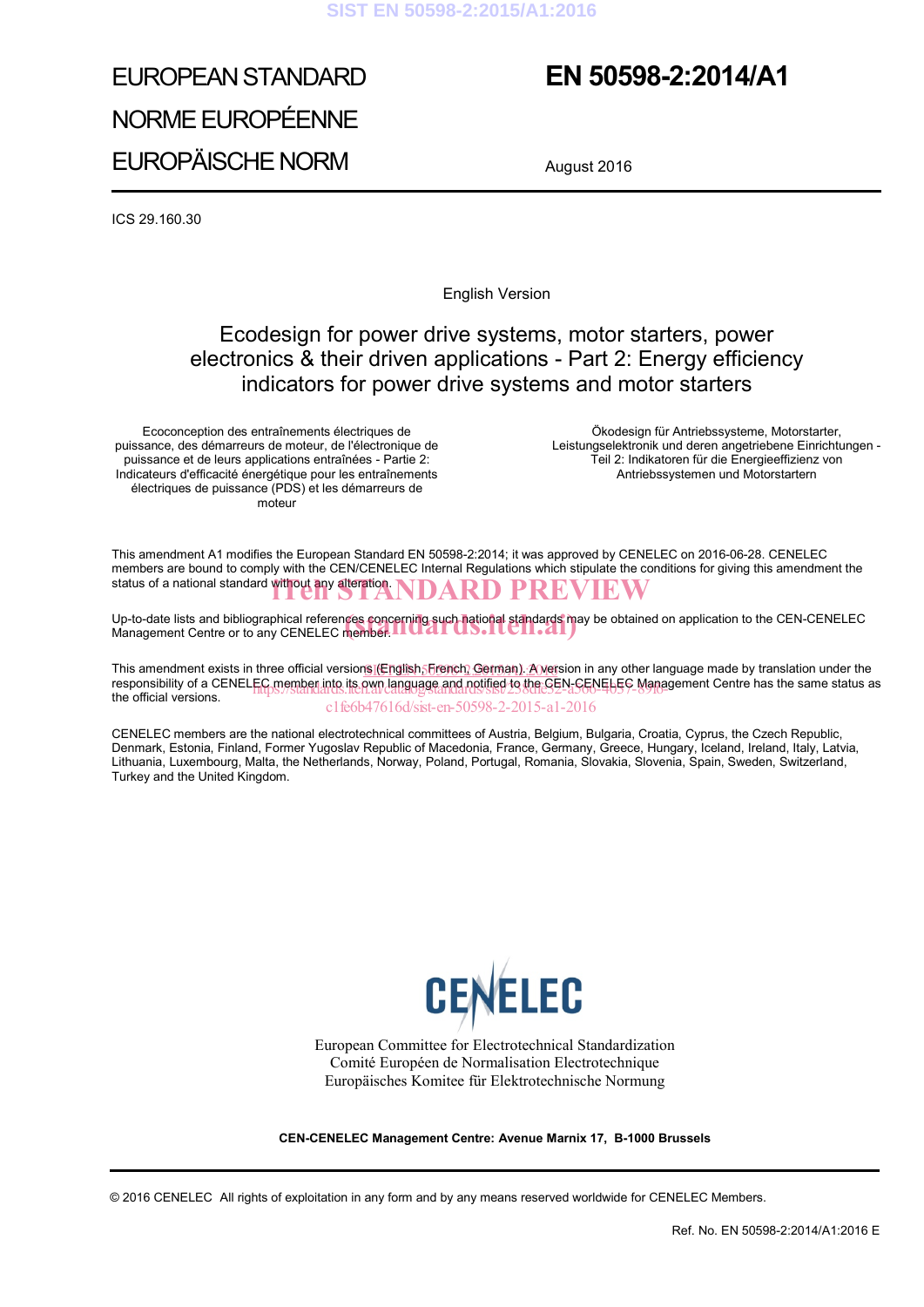EN 50598-2:2014/A1:2016 (E)

## **European foreword**

This document (EN 50598-2:2014/A1:2016) has been prepared by CLC/TC 22X "Power electronics".

The following dates are fixed:

| $\bullet$ | latest date by which this document h<br>as to be implemented at national<br>level by publication of an identical<br>national        | (dop) | 2017-06-28 |
|-----------|-------------------------------------------------------------------------------------------------------------------------------------|-------|------------|
| $\bullet$ | standard or by endorsement<br>latest date by which the national<br>standards conflicting with this<br>document have to be withdrawn | (dow) | 2019-06-28 |

Attention is drawn to the possibility that some of the elements of this document may be the subject of patent rights. CENELEC [and/or CEN] shall not be held responsible for identifying any or all such patent rights.

This document has been prepared under a mandate given to CENELEC by the European Commission and the European Free Trade Association, and supports essential requirements of<br>EU Directive(s) EU Directive(s).

For the relationship with EU Directive(s) see informative Annex ZZ, which is an integral part of this document. SIST EN 50598-2:2015/A1:2016

https://standards.iteh.ai/catalog/standards/sist/238dfe32-a566-4037-89f6 c1fe6b47616d/sist-en-50598-2-2015-a1-2016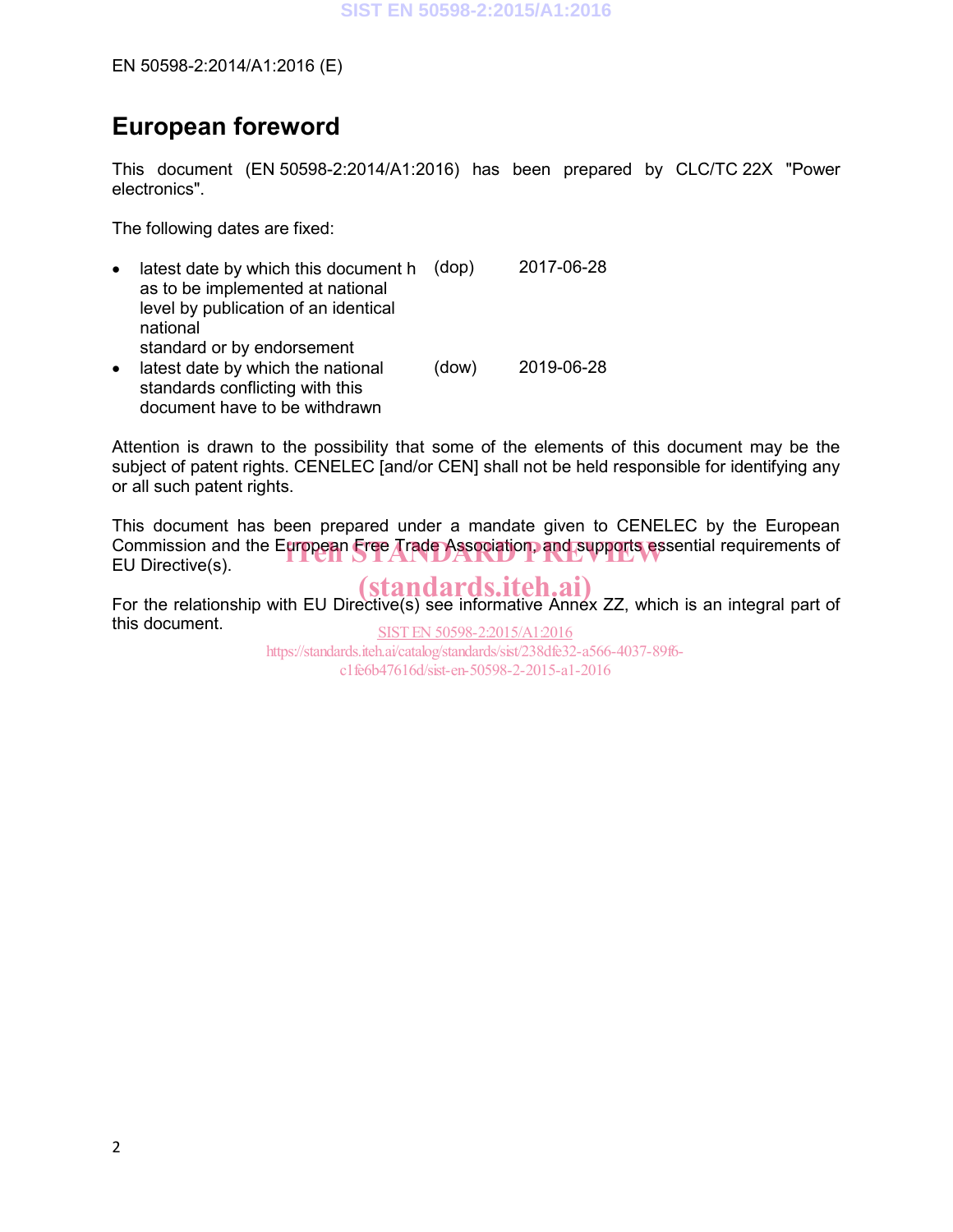*Add the following Annex ZZ:*

### **Annex ZZ**

(informative)

#### **Relationship between this European Standard and the ecodesign requirements of Commission Regulation (EC) No 640/2009 aimed to be covered**

This European standard has been prepared under a Commission's standardisation request, M/476 'Mandate to CEN, CENELEC and ETSI for Standardisation in the field of variable speed drives and/or Power Drive System products', to provide one voluntary means of conforming to ecodesign requirements of Commission Regulation (EC) No 640/2009 of 22 July 2009 implementing Directive 2005/32/EC of the European Parliament and of the Council with regard to ecodesign requirements for electric motors [OJ L 191/26].

Once this standard is cited in the Official Journal of the European Union under that Regulation, compliance with the normative clauses of this standard given in Table ZZ.1 confers, within the limits of the scope of this standard, a presumption of conformity with the corresponding ecodesign requirements of that Regulation, and associated EFTA Regulations.

#### **Table ZZ.1 – Correspondence between this European Standard and Commission**  Regulation (EC) No 640/2009 of 22 July 2009 implementing Directive 2005/32/EC of the<br>Furopean Parliament and of the Council with regard to ecodesign requirements for **European Parliament and of the Council with regard to ecodesign requirements for**  electric motors [OJ L 191/26] and Commission's standard sation request M/476 'Mandate <br>fo CEN, CENELEC and ETSL for Standardiation in the field of variable apoed drives **to CEN, CENELEC and ETSI for Standardisation in the field of variable speed drives**  and/or <u>Power Drive System pr</u>oducts'

| Ecodesign requirements of<br>Regulation (EC) No 640/2009<br>[OJ L 191/26]                                                                                                                                                                                                                                                                                                                                                                                                                                                                                                                               | fe6b276169/sist-en-50598-2-2015-31-2016<br>of this EN                                                                                                                                                                                                                                                                                                                                                                                                                                                                                                                       | Remarks / Notes                                                                                                                                                                                                                                                                                                                                                                                                                                                                                                    |
|---------------------------------------------------------------------------------------------------------------------------------------------------------------------------------------------------------------------------------------------------------------------------------------------------------------------------------------------------------------------------------------------------------------------------------------------------------------------------------------------------------------------------------------------------------------------------------------------------------|-----------------------------------------------------------------------------------------------------------------------------------------------------------------------------------------------------------------------------------------------------------------------------------------------------------------------------------------------------------------------------------------------------------------------------------------------------------------------------------------------------------------------------------------------------------------------------|--------------------------------------------------------------------------------------------------------------------------------------------------------------------------------------------------------------------------------------------------------------------------------------------------------------------------------------------------------------------------------------------------------------------------------------------------------------------------------------------------------------------|
| Article 3.2.: from 1 January 2015:<br>motors with a rated output of 7,5-<br>375 kW shall not be less efficient<br>than the IE3 efficiency level, as<br>defined in Annex I, point 1, or<br>meet the IE2 efficiency level, as<br>defined in Annex I, point 1, and<br>be equipped with a variable<br>speed drive.<br>Article 3.3.: from 1 January 2017:<br>motors with a rated output of<br>0,75-375 kW shall not be less<br>efficient than the IE3 efficiency<br>level, as defined in Annex I, point<br>1, or meet the IE2 efficiency<br>level, as defined in Annex I, point<br>1, and be equipped with a | Clause 4.1 and 4.2 set the<br>definitions for the concept of<br>reference losses and for the<br>optional relevant "torque versus<br>speed operating points (including<br>part load conditions)".<br>Clause 4.3 set the workflow<br>requirements to analyse the<br>variable speed drive in<br>combination with driven<br>equipment.<br>The clauses $4.4. - 4.8$ set the IE<br>and the IES classification system<br>for converters and variable speed<br>drives.<br>Clause 9 sets the requirements<br>for determination and type testing<br>to verify the efficiency classes. | The option to use an IE2 motor in<br>a variable speed application<br>instead of an IE3 motor depends<br>mainly on the torque versus<br>speed characteristic of the driven<br>equipment and how it is applied.<br>In order to do the right optional<br>decision for maximum energy<br>savings, EN 50598-2 gives the<br>fundamental requirements, the<br>workflows and the classification<br>system for variable speed drives<br>to do the fundamental<br>assessment in the power range<br>of 0,12 kW up to 1000 kW. |
| variable speed drive.                                                                                                                                                                                                                                                                                                                                                                                                                                                                                                                                                                                   |                                                                                                                                                                                                                                                                                                                                                                                                                                                                                                                                                                             |                                                                                                                                                                                                                                                                                                                                                                                                                                                                                                                    |

https://standards.iteh.ai/catalog/standards/sist/238dfe32-a566-4037-89f6-